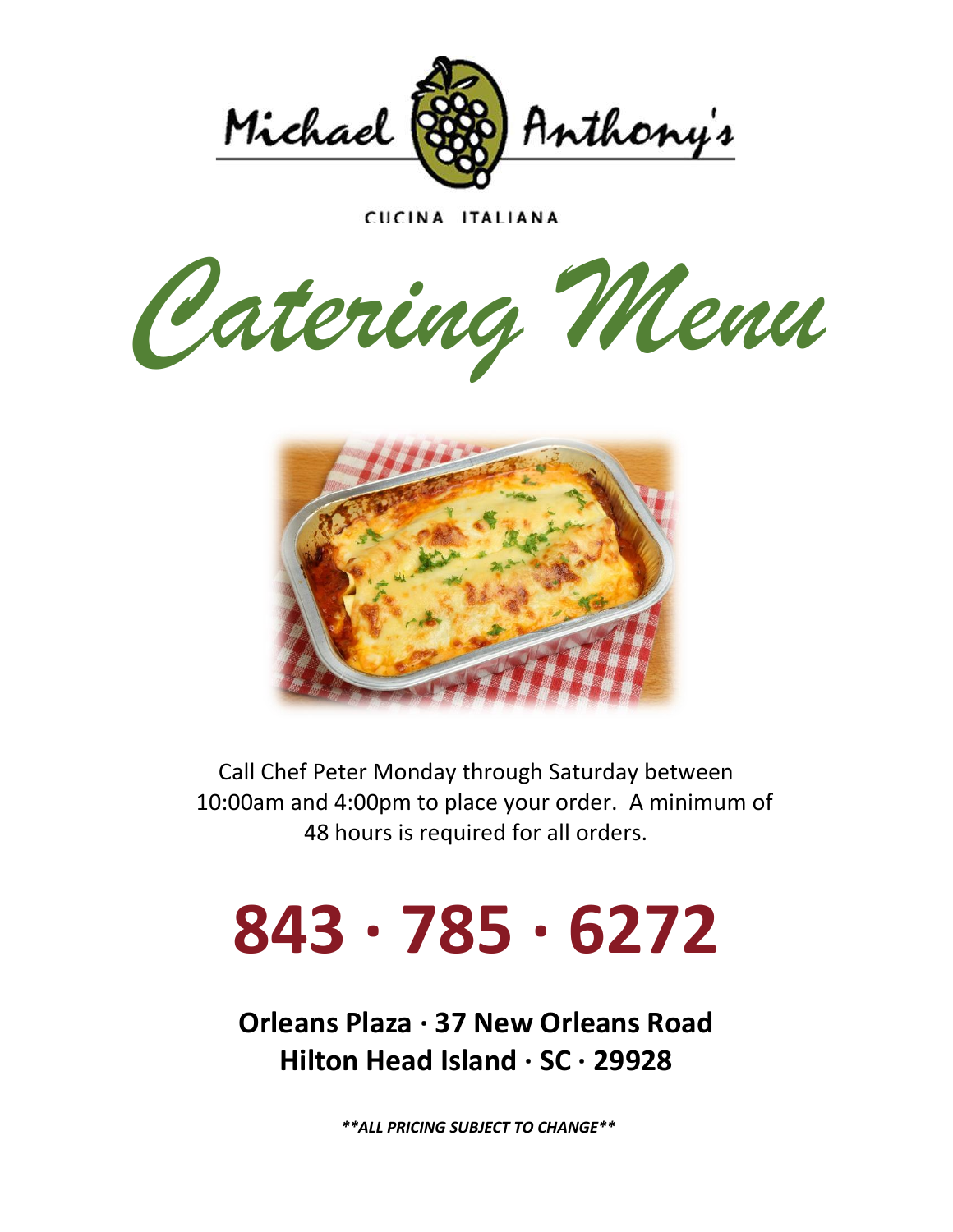# **Antipasti**

#### *Serves up to 10*

#### **Antipasto Platter - \$125**

Prosciutto, coppa, soppressata, fontina, asiago fresca, mixed olives, roasted red peppers, marinated artichokes, mostarda, crackers

#### **Cheese Platter - \$90**

Fontina, asiago fresca, grana padano, gorgonzola, mostarda and crackers

#### **Arancini di Riso - \$75**

Parmigiano risotto balls stuffed with fontina, rolled in breadcrumbs and fried. Served with vodka sauce

#### **Eggplant Involtini - \$75**

Lightly fried eggplant rolled with herbed ricotta, topped with Parmigiano and mozzarella, and baked with pomodoro sauce

#### **Meatballs (20) with Pomodoro Sauce - \$75**

House made meatballs made with beef, veal and pork, served with pomodoro sauce

# **Salads**

#### *Serves up to 10*

#### **Mista Salad - \$55**

Mixed baby greens with tomatoes, red onions, cucumbers and balsamic vinaigrette

#### **Gorgonzola and Pear Salad - \$65**

Mixed baby greens with sweet gorgonzola, poached pears, honey-roasted pine nuts and balsamic vinaigrette

#### **Caesar Salad - \$60**

Hearts of romaine with classic Caesar dressing, croutons and shaved Parmigiano

#### **Panzanella Salad - \$65**

Tomato, cucumber, red onion, arugula, fresh mozzarella and crusty bread, tossed with a red wine vinaigrette

#### **Caprese Salad - \$65**

Sliced tomatoes, fresh mozzarella, roasted red peppers, fresh basil, extra virgin olive oil and balsamic vinegar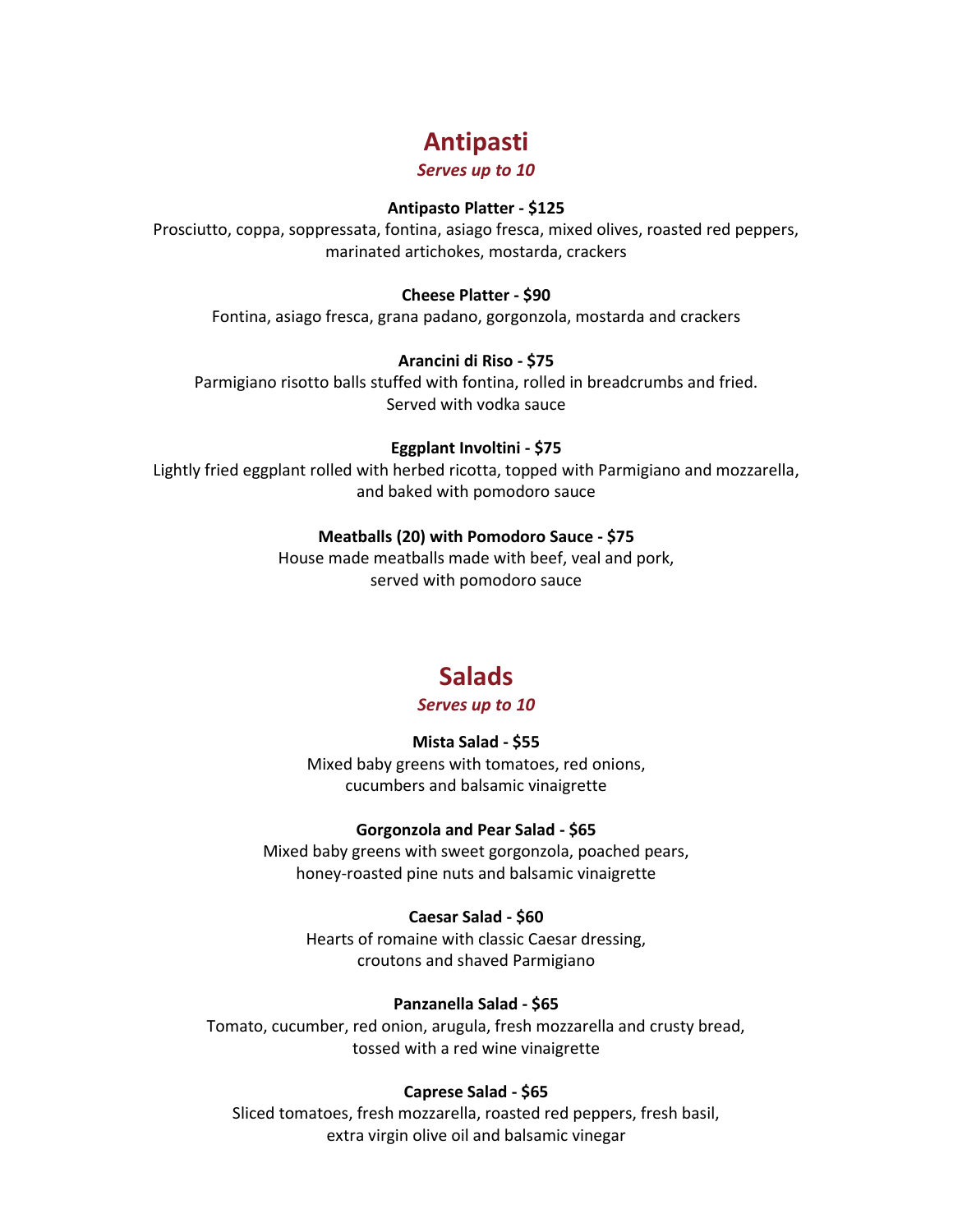# **Pasta**

#### *Serves up to 10*

#### *\*\*Gluten free options available*

#### **Lasagna Bolognese - \$120**

Baked layers of fresh pasta sheets, Bolognese sauce, Parmigiano, bechamel and mozzarella *\*GF not available*

#### **Vegetable Lasagna - \$120**

Baked layers of fresh pasta sheets, roasted vegetables, pomodoro sauce, mozzarella and Parmigiano *\*GF not available*

#### **Four-Cheese Manicotti - \$120**

Pasta tubes stuffed with ricotta, mozzarella, caciocavallo and Parmigiano, baked with pomodoro sauce *\*GF not available*

#### **Spinach and Ricotta Stuffed Shells - \$120**

Pasta shells filled with spinach and ricotta, topped with mozzarella and baked in pomodoro sauce *\*GF not available*

#### **Chicken and Sundried Tomato Stuffed Shells - \$120**

Pasta shells filled with ricotta, grilled chicken, sundried tomatoes, topped with mozzarella and baked in pomodoro sauce *\*GF not available*

#### **Fettuccini Alfredo - \$120**

Fettuccini with a butter, cream and Parmigiano sauce

#### **Pasta Bolognese - \$120**

Choice of spaghetti or penne with classic meat sauce of Bologna

#### **Penne alla Vodka - \$120**

Penne pasta with creamy vodka sauce

# **Entrees**

#### *Serves up to 10*

#### **Eggplant Parmigiana - \$120**

Lightly breaded and fried eggplant baked with mozzarella, Parmigiano and pomodoro sauce

#### **Chicken Parmigiana - \$150**

Chicken breasts lightly breaded and fried, baked with pomodoro sauce, fresh mozzarella and Parmigiano